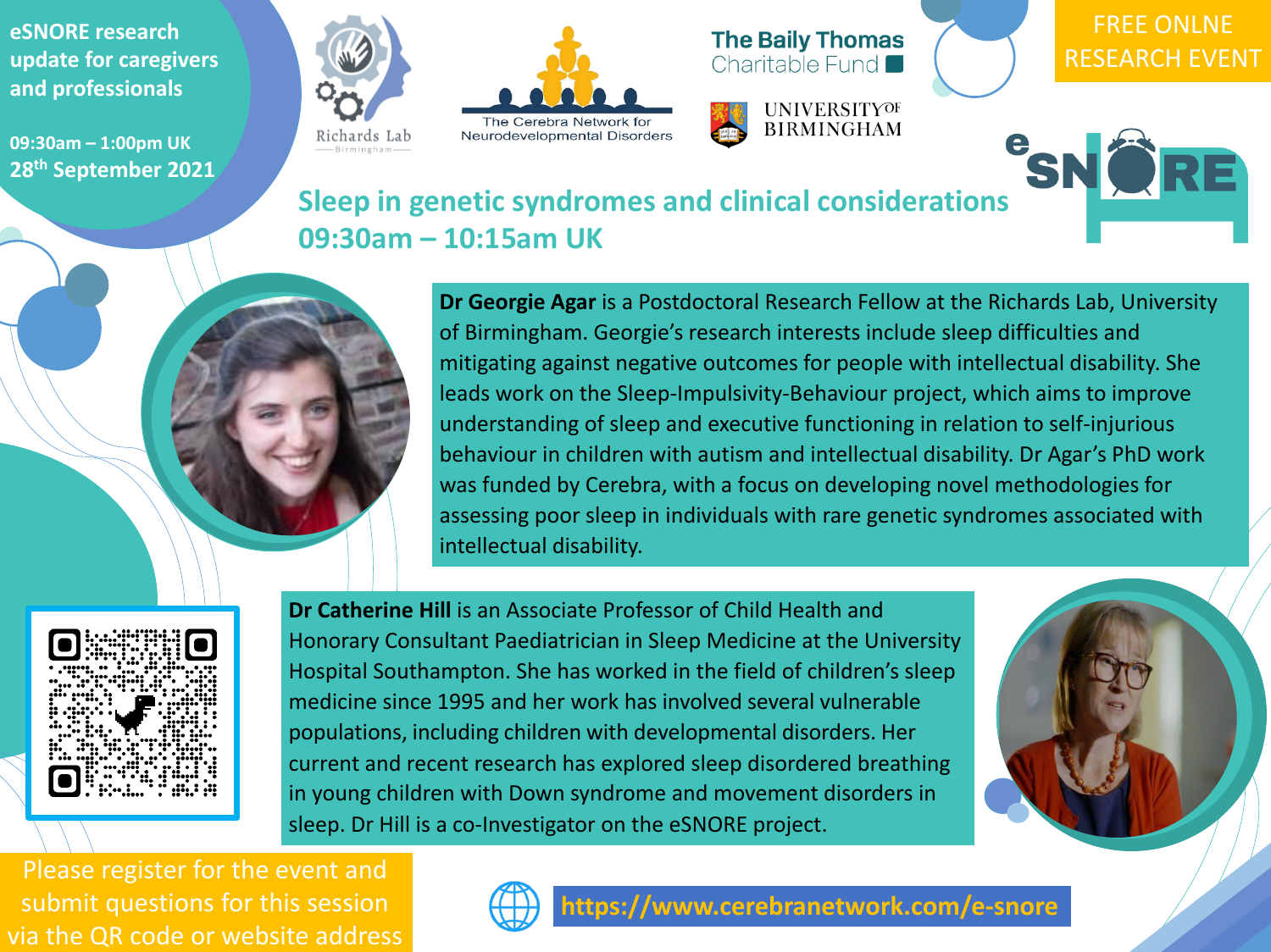**eSNORE research update for caregivers and professionals**

**09:30am – 1:00pm UK 28th September 2021**









#### FREE ONLNE RESEARCH EVENT

SNORE



**Picture of speaker** 



**Dr Caroline Richards** is a Senior Lecturer in Neurodevelopmental Disorders, a Clinical Psychologist, and Research Lead for the Cerebra Network for Neurodevelopmental Disorders based at the University of Birmingham. Her research focuses on reducing negative clinical outcomes for children. Dr Richards leads a programme of sleep research to understand why sleep problems occur in children with rare genetic syndromes, and help families to find solutions to these sleep difficulties. Dr Richards is the Principal Investigator of the eSNORE project.



**Dr Stacey Bissell** is a Cerebra-funded Postdoctoral Research Fellow at the Richards Lab and Cerebra Network for Neurodevelopmental Disorders, University of Birmingham. Her research focuses on sleep and behaviour in tuberous sclerosis complex (TSC) and factors associated with poor sleep in children with rare genetic syndromes associated with intellectual disability. Dr Bissell is the Research Lead for the eSNORE project. She is also the Research Lead for the sleep and eating behaviour cluster as part of the TSC-associated neuropsychiatric disorders (TAND) consortium for the TANDem project.

## **TSC research findings from eSNORE and the Cerebra Network 10:30am – 11:15am UK**



Please register for the event and submit questions for this session via the QR code or website address